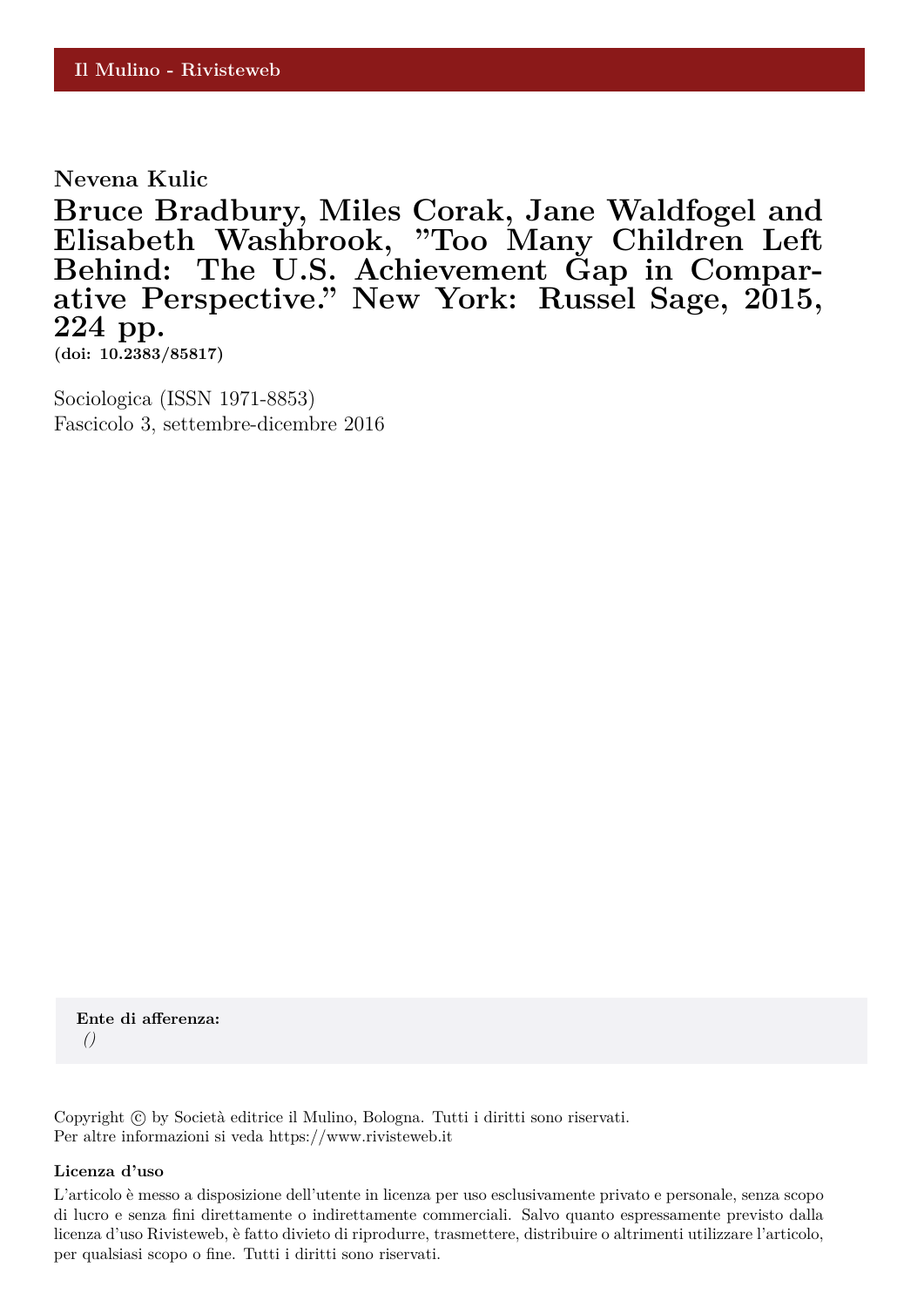## Book review. Social Inequalities in the XXI Century

## **Bruce Bradbury, Miles Corak, Jane Waldfogel and Elisabeth Washbrook, "Too Many Children Left Behind: The U.S. Achievement Gap in Comparative Perspective." New York: Russel Sage, 2015, 224 pp.**

doi: 10.2383/85817

Bradbury and his co-authors have written an extremely relevant and interesting piece with important messages. This book brings into discussion many issues that have been debated over the past twenty years but have not been brought together in one study: it tackles the role of social background in children's achievement gaps over time, from early childhood to adolescence. The conditions that a state creates to enable equal opportunities for all children is a parallel focus of this discussion, and partly answers the question of whether and to what extent institutions matter. As such, it breaks ground in comparative research on child achievement and the opportunities that children face. Furthermore, it relies on sophisticated methods that are, however, made secondary; the impressive clarity of the analyses and explanations make them seem less of a central issue. This demonstrates the authors' expertise and long-term investment in these arguments, as well as their interest in opening the topic to a wider audience of policymakers, scholars and ordinary people.

The book starts by explaining the roots of SES inequality in achievement by focusing on the preschool years. Sequentially, it develops a life course perspective as children are followed from the beginning of formal schooling (age 4/5) to the early teen years (at least age 11 or later). The volume dedicates three detailed chapters to achievement gaps at school entry, and in school years. In one of them, it also focuses on the diverging trajectories of children of different social backgrounds – be this the parental education or income. Although it is rather descriptive in its nature – asking whether there are SES differences in achievement gaps rather than modelling explanations – it also provides rich material on why the gaps exist. Different aspects of parental resources, employment and school factors are analysed for their role in achievement gaps, at each stage of the developmental process of children. The authors collect rich datasets from the U.S. (ECLS-K), Canada (NLSCY), Australia (LSAC-K) and the UK (Millennium cohort study), performing some general comparisons and going into depth in particular cases. Nevertheless, the U.S. is made the focal point of the analysis and other countries are compared to it; these are countries with an Anglo-Saxon background, which share some common institutional settings with the United States, but also display some differences. The authors fully succeed in assuring comparability whenever it is possible, from the standardization of measures through to the choice of most similar indicators for different national contexts.

The book comes to some important conclusions: the SES gradient in children's achievement exists in all the studied countries, and is growing over time. Taken together, this raises awareness that early years matter but much also happens further on in the life-course, with implications for policies. The authors also argue that some children are simply more often left behind in all contexts; they illustrate how low achieving high SES students in primary school are on average more likely to make up for low scores further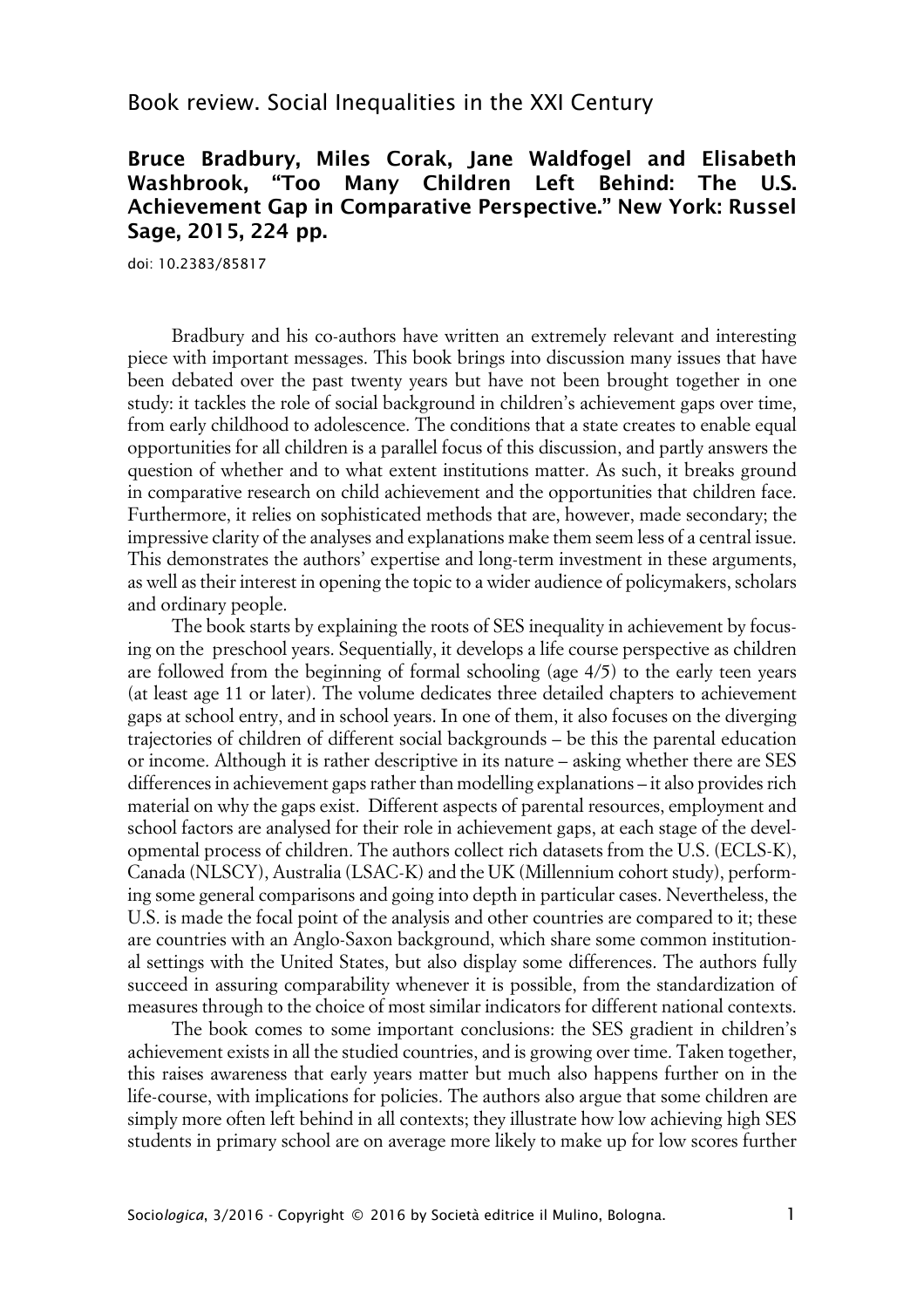on in their school career whereas this is rarely the case of low achieving students from low SES families. Finally, on a comparative note, the highest SES ingredient in achievement is in the United States and it is relatively consistent over time. This shows that differences between countries should be explored in an effort to eliminate the inequality of opportunity that derives from institutional engagement.

The book has many fine qualities: just to mention some, I will focus on three points that I take with me after reading the book. Bradbury and colleagues study inequalities in more detail than the existing literature on early SES gaps typically does, and acknowledge the differences between low, middle and high SES children. They underline that the SES achievement gaps exist at two different levels, low versus medium gap and high versus medium gap. In other words, it is misleading to believe that middle class children have it all: there are subtle and less subtle differences in opportunities and achievement between middle SES and high SES children, which need full attention, especially in some contexts. This is an important message, as we need to understand that grouping families together should be done with caution, and may differ in societies of different levels of inequality. Second, inequality is seen as a process: it starts early and it develops continually. The authors show that policies are important at each and every stage of this process, for better or worse. Finally, the book illustrates important differences across countries that result from different policies. Institutions matter; there are countries that perform better in the creation of equal environments. The authors thus invite us to focus on what *can* be done, rather than staying in the loop of providing no solutions.

Still, the book also leaves us with some open questions and unexplored areas of research that could be extended subsequently. The first issue is related to the lack of data availability. The book compares the U.S. and Canada in the 1990s with Australia and the UK in the 2000s. Although the data are substantially similar, they are distant from each other by almost a decade. This might be problematic for at least two reasons: there have been many changes in childcare policies and an investment in the schooling of children below school age, and particularly below the age of three, in both the U.S. and Canada so the preschool market may have also rapidly changed. Second, this could have had consequences for social inequality in achievement as well as inequality of opportunity for children, with inequalities either growing or shrinking. On a similar note, the authors open the field for the role of preschool in early achievement gaps yet rather underestimate the role of preschool as a phase of schooling process. If 60-70 percent of the SES gap in achievement at age 14 is due to early factors – before primary school, as reported by Bradbury and colleagues [p. 112] – perhaps more attention could be expected to be given to the diversity of the preschool systems and childcare below and above the age of three, to the definitions of kindergartens in different systems, and even to the diversity of options if there is a universal preschool offered. Children meet the educational system much earlier than in formal school and the differences in the early years can be even more attributed to it, particularly in the recent years of development in early childhood education. The literature shows that childcare options vary in quality, programs, intensity and form, so that preschools can reproduce inequalities to an important degree. A more critical analysis of the preschool markets, which can be very different across countries, is also missing from the last chapter of the book, which focuses on policies. For instance, only the existence of universal coverage is men